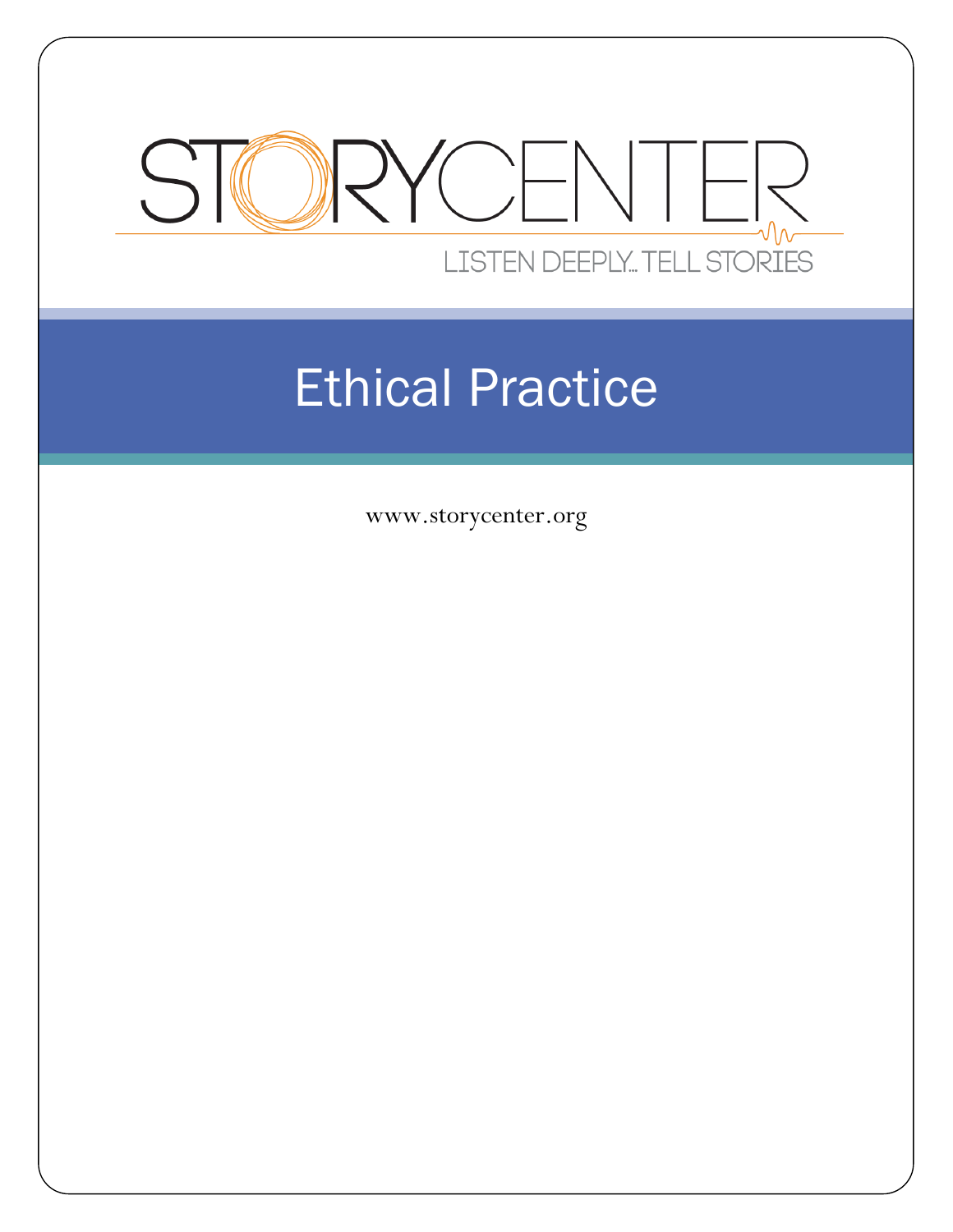# Ethical Practice

#### www.storycenter.org

#### **Introduction**

At StoryCenter, we recognize that the ethical considerations relevant to any given project are unique. The following principles are intended as an evolving set of recommendations for ethical practice in StoryWork and participatory media approaches. We invite readers to engage in a dialogue with us about how best to ensure the safety and dignity of storytellers and audiences worldwide; please send your questions or comments to  $info@storycenter.org$ 

#### **The first principle centers on storyteller wellbeing.**

Storytellers' physical, emotional, and social wellbeing must be at the center of all phases of a StoryWork project. Facilitators must have expertise in group facilitation and must be committed to an approach that views the process of creating stories as important as the end products (media pieces). Facilitators should be attentive to how culture and power can impact relationships; we recommend working from a stance of cultural humility. [1] Facilitators need to maintain appropriate boundaries at all times while remaining open to processes of listening and understanding.

Strategies to ensure the wellbeing of vulnerable participants are particularly important; personal storytelling is generally not appropriate for individuals currently experiencing strong symptoms of **Post-Traumatic Stress Disorder**. If trauma is a potential topic, a licensed clinician (e.g. social worker, counselor, therapist, etc.) should carefully screen potential participants to assess their readiness to share stories and should be present during the workshop to provide any needed emotional support. Facilitators should support those storytellers who are sharing stories about especially painful life experiences in approaching their narratives from a position of strength rather than from a vantage point that reinforces victimization, and mechanisms for [post-workshop debriefing must be in place, where necessary.](http://static1.squarespace.com/static/55368c08e4b0d419e1c011f7/t/57911f75ff7c509cb123c5a5/1469128565487/SS_Trauma.pdf) Read more about digital storytelling and trauma.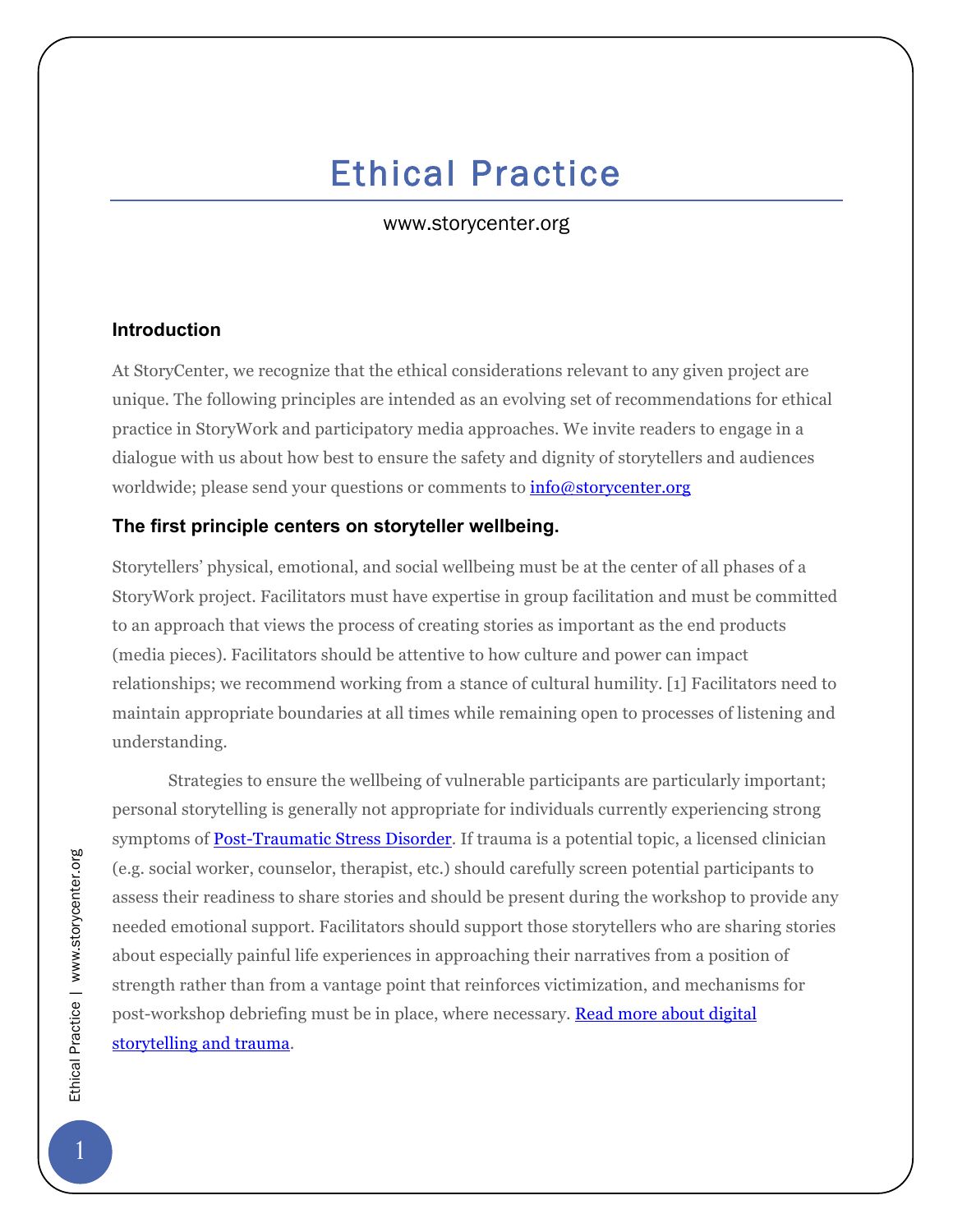## **The second principle expands conventional practices for requesting "consent" from storytellers, when there is a desire to publicly share their stories.**

Storytellers must have the knowledge and support they need to make informed choices about workshop participation and the content, production, and use of their work. Facilitators must provide storytellers with the information they need to make these choices and must make it clear to storytellers that they have the right to withdraw their stories from public circulation at any time (recognizing the particular constraints of withdrawal from Internet forms of distribution). Facilitators must be equipped to offer guidance in these decision-making processes in a way that protects the dignity and safety of storytellers. Above all, consent must be viewed as a process, not as a one-time activity.

# **The third principle centers on the multiple connotations of knowledge production and ownership.**

Storytellers have the right to freedom of expression in representing themselves, in their stories. Facilitators must provide storytellers with the space and flexibility to describe what they have experienced, within the parameters or thematic concerns of a given project and without being coerced or censored. Facilitators should support each storyteller in sharing stories in the language of their choice, through the involvement of skilled interpreters and translators. Facilitators must be able to assist storytellers in determining whether or not it is safe for them to attach their names to their stories and whether images of themselves or others should be blurred to protect their privacy and maintain their safety. Storytellers and facilitators must agree to maintain confidentiality about information and materials that are revealed in a workshop but do not make it into publicly circulated stories. Where possible, facilitators should engage interested storytellers in outlining context and discussion points for their stories and in determining where, why, and how their stories will be publicly distributed.

#### **The fourth principle emphasizes the need for local relevance.**

StoryWork projects must be sensitive and appropriate to local contexts and needs. Facilitators should work with local partners to develop and carry out realistic plans for storyteller recruitment and advance preparation. Facilitators are strongly encouraged to engage the assistance of local teaching assistants to provide culturally appropriate support. Facilitators should conduct workshops in local languages, with assistance where necessary from skilled interpreters and translators who are "cultural insiders." Facilitators should adapt StoryWork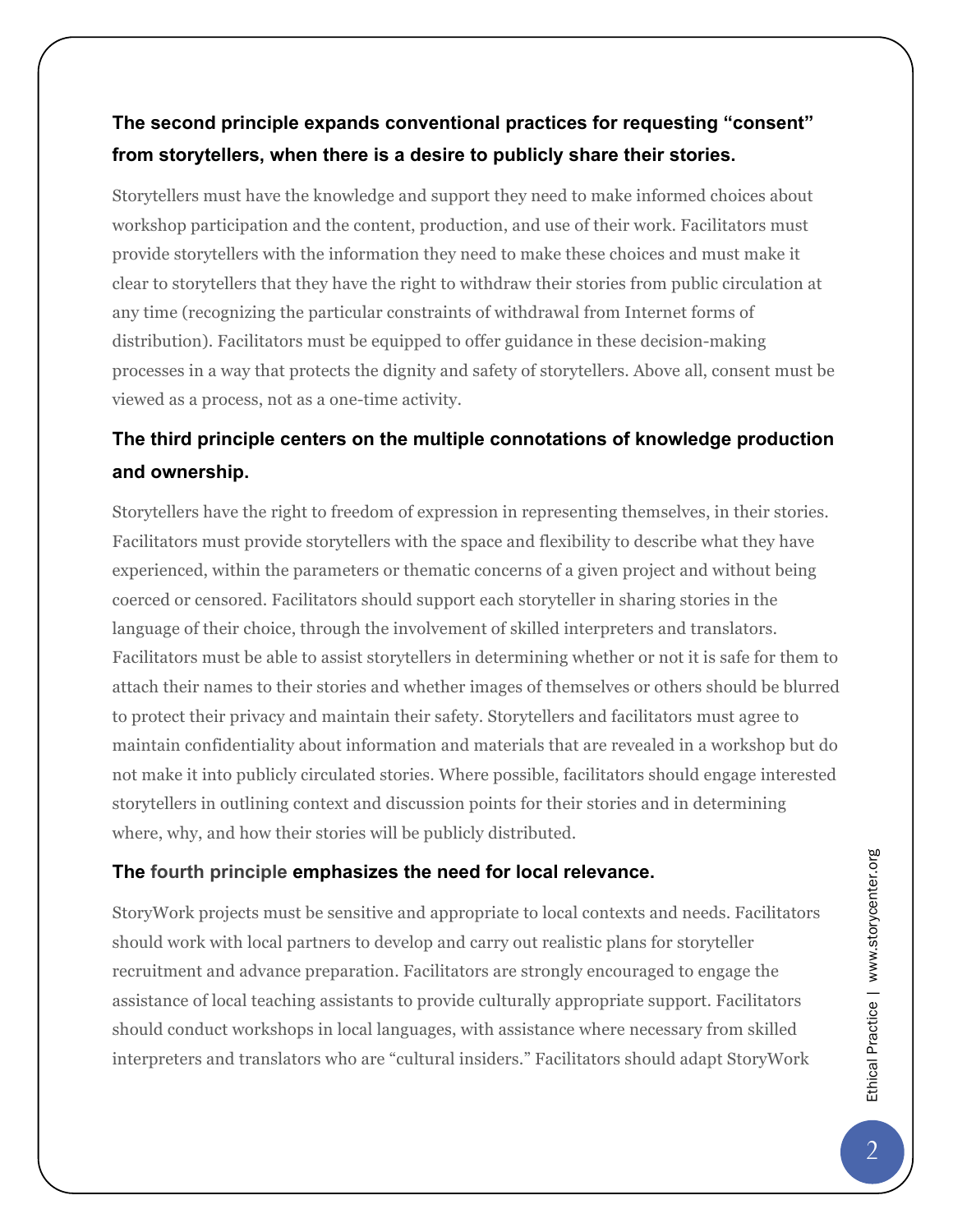methods to fit local technological resources and capacities, emphasizing always the importance of first-person voice, group process, and participatory production.

#### **The fifth principle acknowledges that ethical engagement is a continual process.**

Ethics must be viewed as a process, rather than as a one-off occasion of "gaining consent." Ongoing dialogue between storytellers, staff members, partner organizations, and funders about how best to design and implement an ethically responsible project is key to ethical practice. This includes the development of: project goals and objectives, storyteller recruitment and preparation strategies, privacy guidelines, strategies to ensure emotional support for storytellers during and following workshops, and story distribution strategies.

#### **The sixth principle addresses ethical story distribution.**

Story distribution strategies must be rooted first and foremost in the needs of, and designed to benefit, storytellers and their local communities, rather than primarily serving the agendas of distant viewers or funders. Storytellers must be provided with copies of their finished stories in a media format they can access, *before those stories are distributed or displayed in any setting*. Viewing audiences should be advised in advance when stories contain deeply sensitive material and should be provided with opportunities to talk about what they have seen and heard. Stories about sensitive / stigmatized topics should be shown only in carefully facilitated venues and with the involvement of a licensed clinician or an individual knowledgeable about the issues portrayed, who can debrief audiences and provide referrals to support services, if necessary. If sensitive stories are being shared online, appropriate viewer advisories and background context should accompany their presentation.

#### **Conditions for Ethical Practice**

- Facilitators and partners must have clarity about StoryWork project goals, methods, and story distribution intentions.
- Facilitators and partners must be transparent with storytellers, about workshop and story distribution goals and methods. This transparency must be woven through the life of a project, from storyteller recruitment, to workshop implementation and eventual story distribution.
- Facilitators must have the skills needed to lead workshops with a high level of competency (for leading group processes; supporting writing, story recording, and image gathering activities; teaching technology skills; addressing emotionally difficult subject matter; and engaging with groups from a position of cultural humility).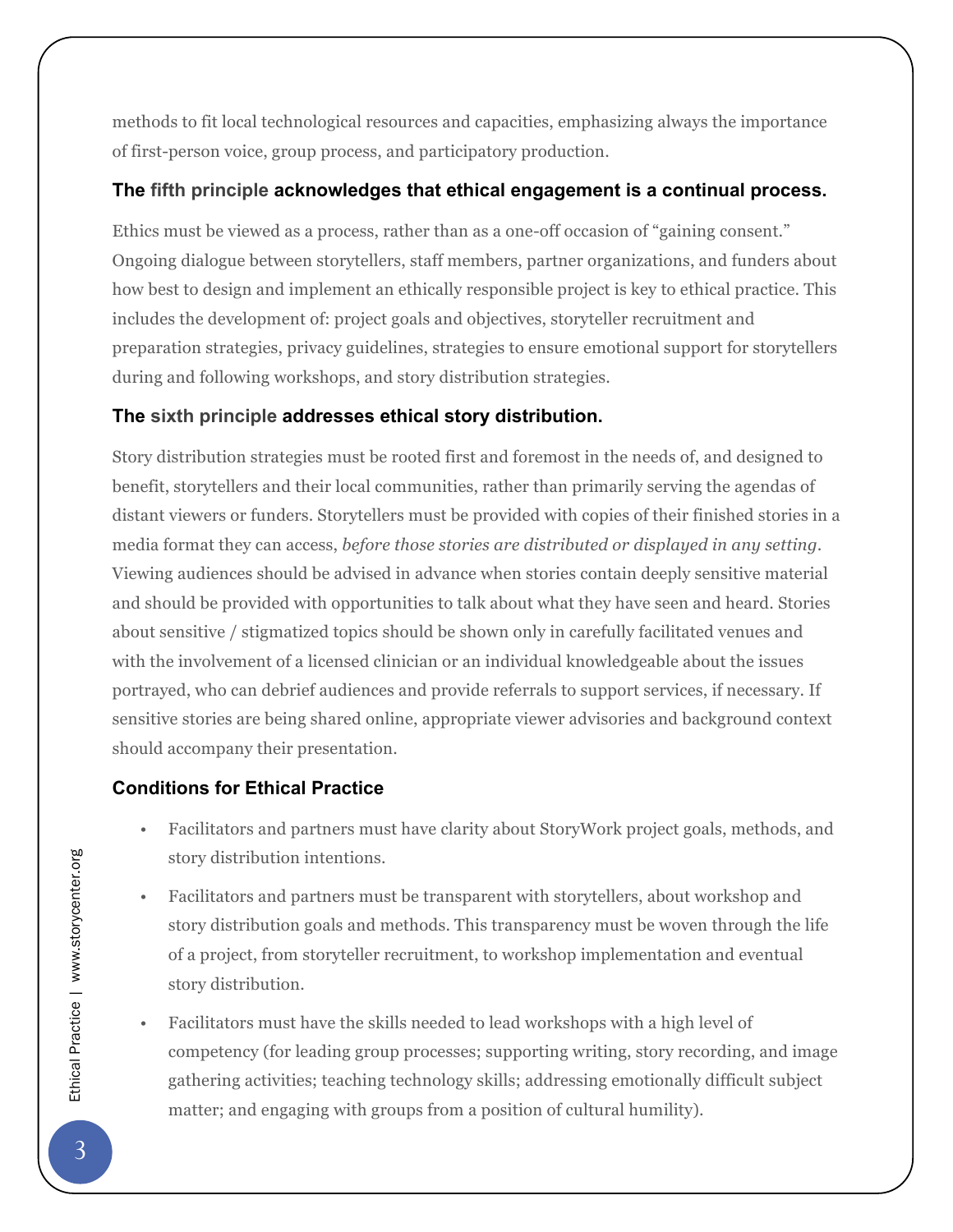- Facilitators must be committed to assisting storytellers in making decisions that will ensure their safety, and, where needed or desired, protect their privacy.
- Project partners must maintain ongoing communication with storytellers, to address any concerns that may arise for them following a workshop.

#### **Image Ethics**

At StoryCenter, we support those we work with in creating compelling and meaningful narratives. This means we offer guidance to storytellers not only on their spoken stories, but also on their choices for visually representation. We stress an ethical approach to gathering and working with images -- especially when people can be recognized in them.

We offer here some of our views as an organization, about the ethics of working with visual images.

#### *Visual images are not neutral … especially those of people.*

Above all, we believe it's important to recognize that visual images (photos or video clips) of people are *not neutral*. SOME kind of relationship always exists, between the photographer or videographer, and the subject – usually one that is power-based (meaning, the person with the camera is relatively empowered, and the photo "subjects" are relatively disempowered).

Here's a simple example: why is that when photos in which people can be identified are published, we often see the name of the photographer, or the name of the organization that the photographer works for, but we almost never see the name of the people depicted in the photo? What does this say about the dimension of power, when it comes to visual representation?

StoryCenter's commitment to human dignity and social justice means that we take seriously the nuances of these inherent power dynamics and do our best to address them as they emerge in connection to a particular story or workshop context. This may mean suggesting that certain images are not effective, or it may mean suggesting ways to represent people without showing identifiable faces, when doing so could put people at risk of harm.

#### *What do laws and professional standards say?*

[When it comes to capturing or publishing photos taken of people in public settings, laws vary](https://commons.wikimedia.org/wiki/Commons:Country_specific_consent_requirements) from country to country. This means that we need to be mindful about the legalities of working in a particular setting and have an obligation to convey correct information to storytellers.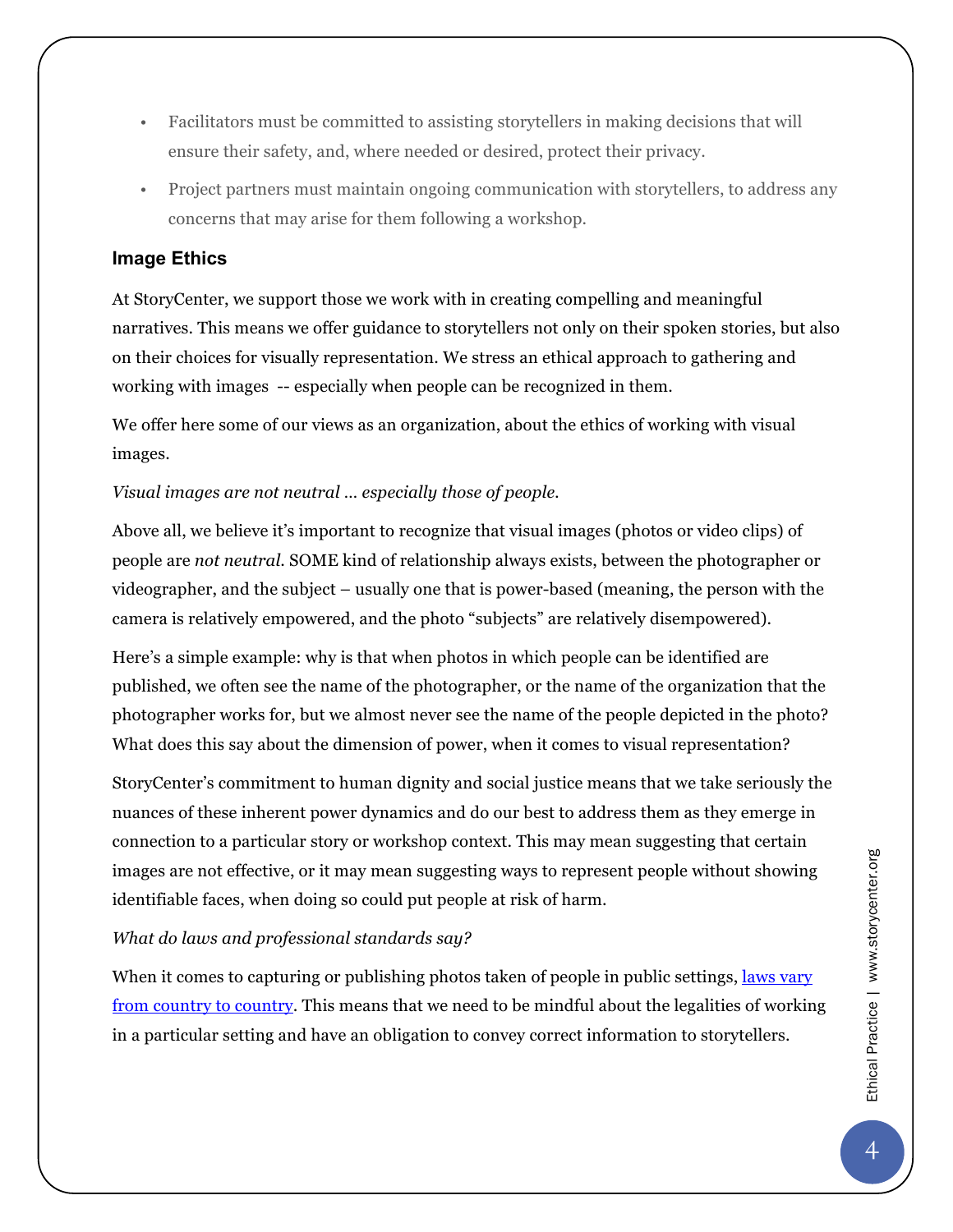In the United States, it IS legal to take photos of people *IN PUBLIC*, and to publish them, even for commercial purposes. At StoryCenter, however, we believe that just because a person "can" do something doesn't mean they *should* do it.

We suggest that some of the ethics standards offered by the National Press Photographer's Association (NPA) offer a useful starting point on this topic. For us, because the storytellers we work with are taking and presenting photos and video clips together with voiceover narration, text, and sound (music or sound effects), we stress the importance of the NPA standard that reads:

"Do not manipulate images or add or alter sound in any way that might mislead viewers or mis-represent subjects."

The sense that doing this is unethical is why *we ask storytellers in our workshops to refrain from using a visual image (photo or video clip) of one person to "represent" a different person*, in relation to what is being said in the story voiceover.

In some cases, particularly when a story is focusing on a divisive, stigmatized, or highly sensitive topic like violence, we go beyond the above guidance to suggest that storytellers avoid using *any* visuals of people they don't know, at any point in their stories.

By contrast, in other cases, visual images of people taken in public can add great value to a story. When this is true -- and in parts of the world where public photography / videography and the use of such visuals is legal -- we request that storytellers follow this NPA standard:

"Treat subjects with respect and dignity, strive to be unobtrusive and humble, when dealing with subjects."

Implicit in the above are the need to ask for verbal consent BEFORE taking photos / video clips; the need to explain the purpose of taking photos / video clips (for example, "I'm creating a short video narrative exploring this topic, and I may wish to use images such as X, Y, or Z …"); and the offer to share the finished story with subjects, where possible (for example, by taking down the subjects' email addresses and offering to send them a link to the completed story online).

*And finally, the enduring question: "what about copyright?"*

Most people know by now that it's not legal to simply grab and re-use images found online. [Here's a helpful overview to the topic.](https://www.rivaliq.com/blog/guide-copyright-fair-use-laws-online-images/) In our work at StoryCenter, we tend to focus less on the legalities of using online images and more on aesthetic choices. We want storytellers to feel connected to their own narratives, and we want story *viewers* to SEE that connection – to recognize a spark of uniqueness in each story. This means emphasizing the power of original

 $5<sup>1</sup>$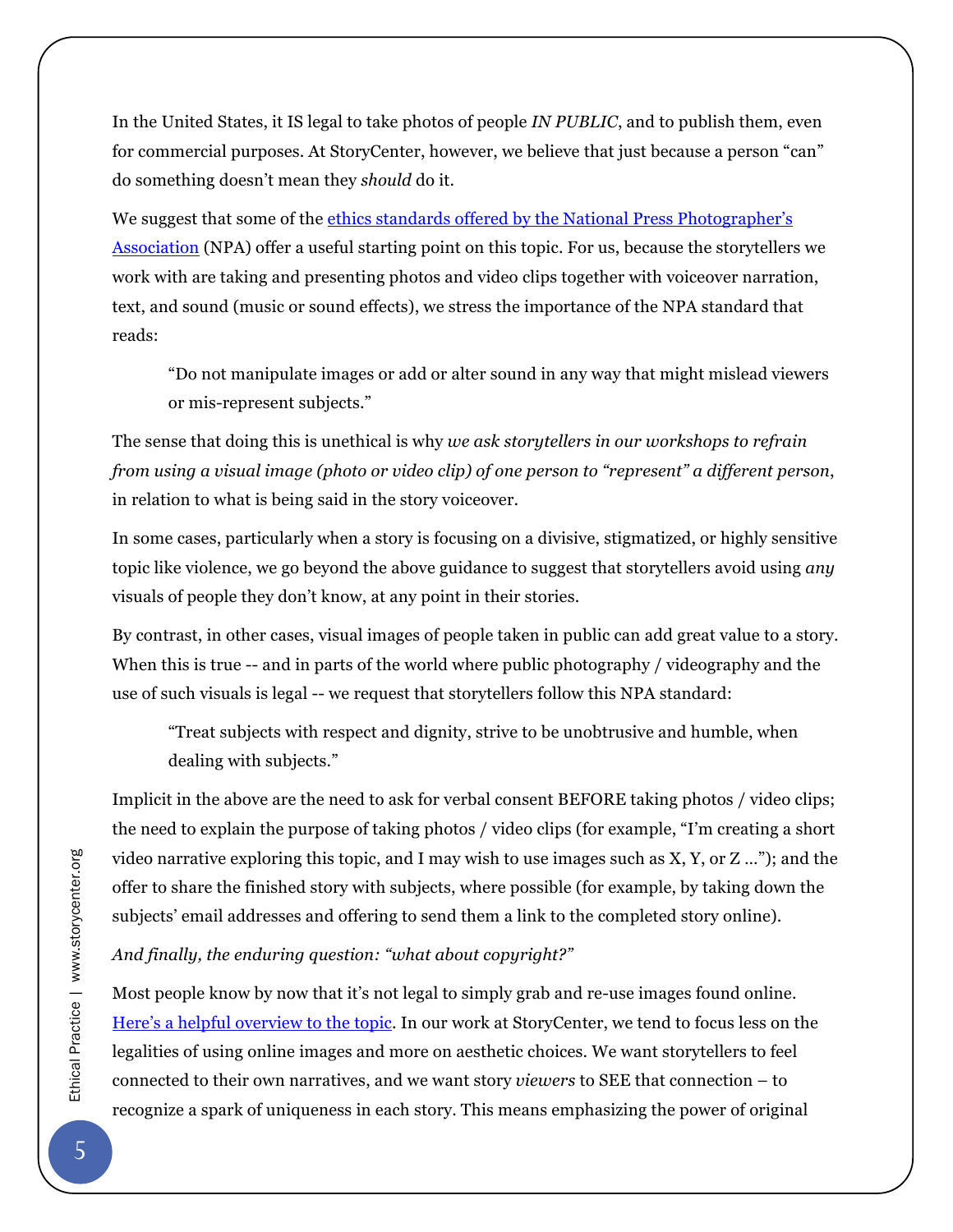visual images, whether they're family photos or experimental video clips shot on location during production. We believe that when a storyteller uses a "stock" image that can readily be identified as such, they are undermining the precious individuality of their story, so we advise against the use of online images, on artistic grounds. We suggest instead that storytellers use the workshop opportunity as a chance to challenge themselves creatively, in both the realm of image, by taking their own photos.

*(Note: we model this perspective on visual image ethics in our own use of images on our web site and social media channels, all of which we have explicit permission to publish.)* 

#### **Storyteller's Bill of Rights**

In relation to a StoryWork workshop, you have …

- The right to know from the outset why a workshop is being carried out.
- The right to assistance in deciding whether you are ready to share a story.
- The right to understand what is involved in the process of producing a story.
- The right to know who might view your finished story, after the workshop.
- The right to decide for yourself whether or not to participate in a workshop.
- The right to ask questions at any stage of the workshop, before, during, or after.
- The right to ask for teaching instructions to be repeated or clarified.
- The right to skilled emotional support, if your experience of making a story is emotionally challenging.
- The right to tell your story in the way you want, within the limits of the workshop.
- The right to decide whether or not to reveal private or personal information to fellow participants and instructors, at the workshop.
- The right to competent advice about whether revealing your identity or other personal details about your life, in your story, may place you at risk of harm.
- The right to leave information and/or photographs that identify you or others, out of your final story.
- The right to reject story feedback (about words and images) if it is not useful or offered in a spirit of respect and support.
- The right to decide what language to use in telling and creating your story.